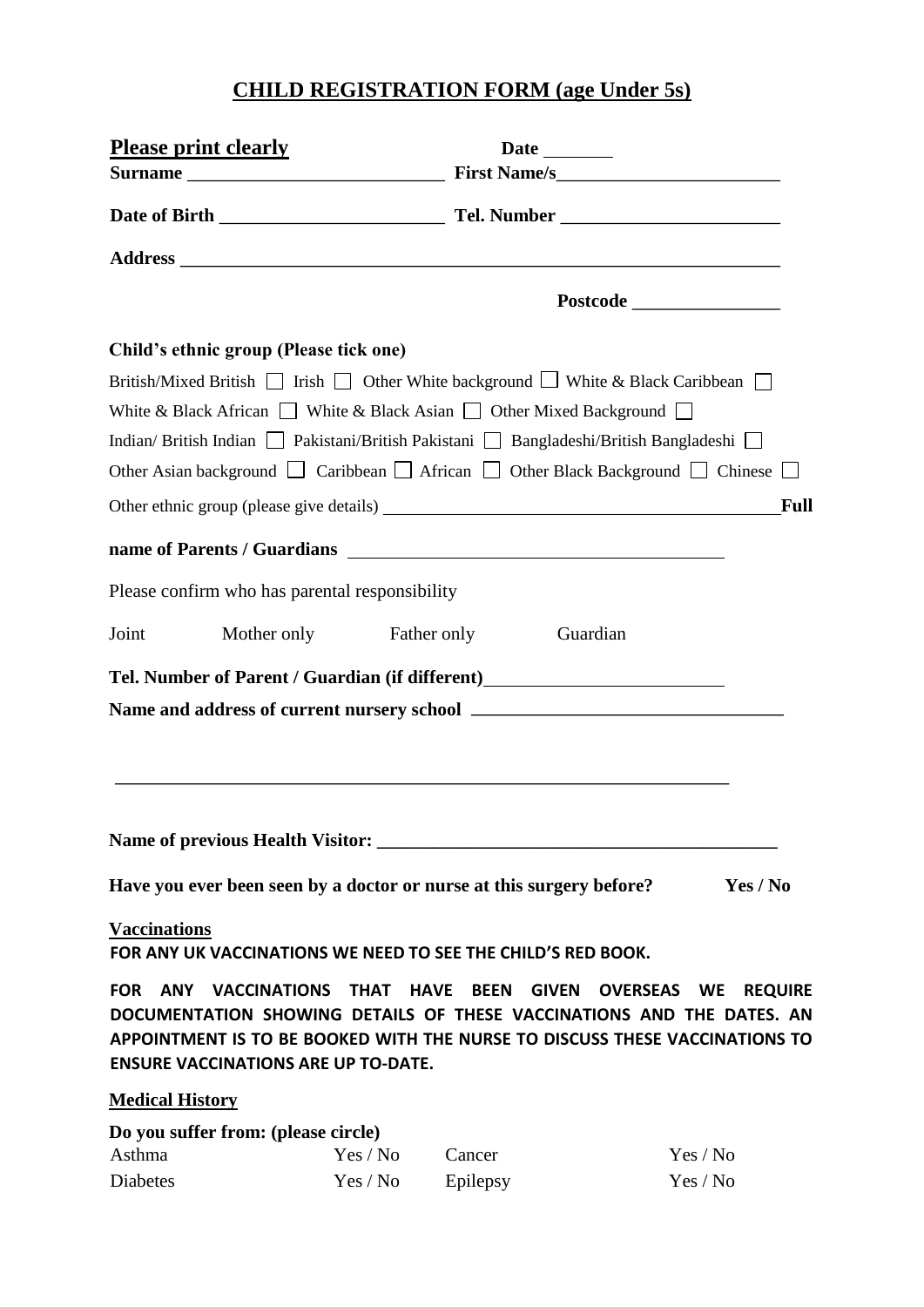| <b>Heart Disease</b>        | Yes / No | <b>High Blood Pressure</b>    | Yes / No |
|-----------------------------|----------|-------------------------------|----------|
| Hypothyroidism              | Yes / No | <b>Mental Health Problems</b> | Yes / No |
| <b>Respiratory Diseases</b> | Yes / No | <b>Strokes</b>                | Yes / No |

## **Have you ever had any other operations or illnesses (e.g. tonsils removed etc.) Yes / No**

If Yes, (please list below and give dates where possible)

| <b>Family History</b>                                                                                                |          |                     |                                                                          |
|----------------------------------------------------------------------------------------------------------------------|----------|---------------------|--------------------------------------------------------------------------|
| Has anyone in your immediate family suffered with: (please circle)                                                   |          |                     |                                                                          |
| Asthma                                                                                                               | Yes / No | Cancer              | Yes / No                                                                 |
| <b>Diabetes</b>                                                                                                      | Yes / No | <b>Heart Attack</b> | Yes / No                                                                 |
| <b>High Blood Pressure</b>                                                                                           | Yes / No | <b>Stroke</b>       | Yes / No                                                                 |
|                                                                                                                      |          |                     |                                                                          |
|                                                                                                                      |          |                     |                                                                          |
| <b>General Health and Social History (please circle)</b>                                                             |          |                     |                                                                          |
|                                                                                                                      |          |                     |                                                                          |
|                                                                                                                      |          |                     |                                                                          |
| Do you have any allergies? (e.g. aspirin, penicillin) No / Yes (give details)                                        |          |                     |                                                                          |
| Are you on any regular medication? No / Yes (give details)                                                           |          |                     | Weight                                                                   |
|                                                                                                                      |          |                     |                                                                          |
|                                                                                                                      |          |                     | $\begin{array}{c}\n5. \quad \textcolor{blue}{\textbf{5.2}}\n\end{array}$ |
| <u> 1989 - Johann Barbara, martin amerikan basar dan basar dalam basar dalam basar dalam basar dalam basar dalam</u> |          |                     |                                                                          |
|                                                                                                                      |          |                     |                                                                          |
| Office use only                                                                                                      |          |                     |                                                                          |
|                                                                                                                      |          |                     | <b>Blood Pressure</b>                                                    |